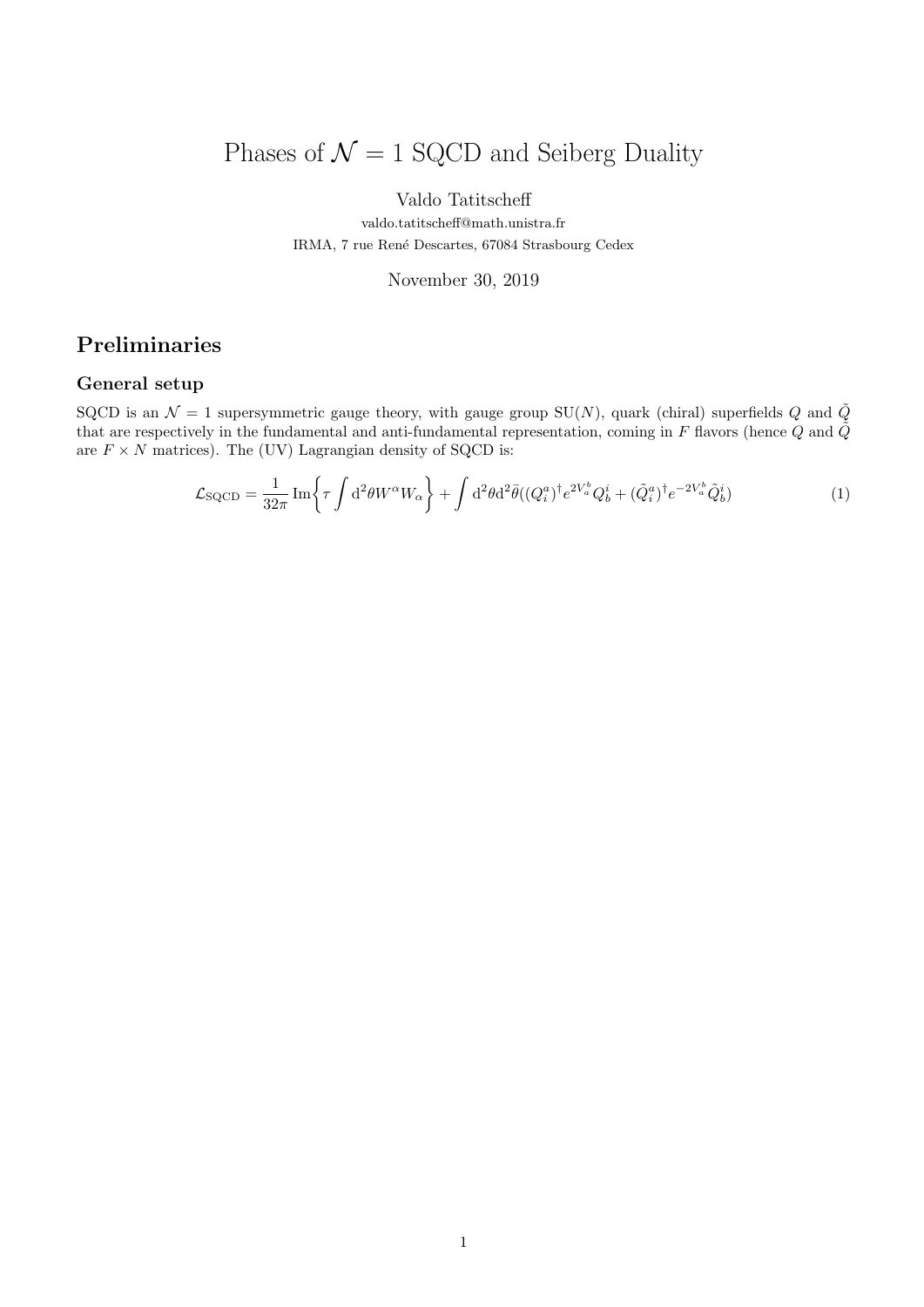#### Instantons, anomalies and holomorphy

Instantons Yang-Mills theories admit a Θ-term:

$$
S_{\Theta} = \frac{\Theta}{32\pi^2} \int d^4x \,\text{Tr}\, F_{\mu\nu} \tilde{F}^{\mu\nu} \tag{2}
$$

where  $\tilde{F}^{\mu\nu} = \frac{1}{2} \epsilon^{\mu\nu\rho\sigma} F_{\rho\sigma}$ . The  $\Theta$ -term is a total derivative, hence this term has no effect on the classical equations of motions. However, the theta term plays a role in the quantized theory. A field configuration that is a classical solution of the (euclidean) action and approaches pure gauge at infinity is called an *instanton*. It is a fact that any simple Lie group G has  $\pi_3(G) = \mathbb{Z}$ , hence the Θ-term for such a G is an integer called the instanton number.

Instantons are intrinsically non-perturbative. This can be seen as follows. The running of the gauge coupling  $g$ with the scale  $\mu$  reads:

$$
\mu \frac{\partial g}{\partial \mu} = -\frac{b_1}{16\pi^2} g^3 + \mathcal{O}(g^5) , \qquad (3)
$$

with  $b_1$  an easy-to-compute constant depending on the structure of the theory. Hence, at one loop:

$$
\frac{1}{g^2(\mu)} = -\frac{b_1}{8\pi^2} \log\left(\frac{\Lambda}{\mu}\right) \,,\tag{4}
$$

where  $\Lambda$  is the scale at which the one-loop coupling diverges:

$$
\Lambda = \mu \exp\left(-\frac{8\pi^2}{b_1 g^2(\mu)}\right),\tag{5}
$$

**Remark 1.**  $\Lambda$  does not run, as one can easily check that  $\frac{\partial \Lambda}{\partial \mu} = 0$ .

Now, one has:

$$
0 \leq \int d^4x \operatorname{Tr}\left(F_{\mu\nu} \pm \tilde{F}^{\mu\nu}\right)^2 = \int d^4x \left[2 \operatorname{Tr} F_{\mu\nu} F^{\mu\nu} \pm 2F_{\mu\nu} \tilde{F}^{\mu\nu}\right]. \tag{6}
$$

Hence:

<span id="page-1-0"></span>
$$
\int d^4x \operatorname{Tr} F_{\mu\nu} F^{\mu\nu} \ge \left| \int d^4x \operatorname{Tr} F_{\mu\nu} \tilde{F}^{\mu\nu} \right| = 32\pi^2 n , \qquad (7)
$$

where  $n$  is the instanton number. That last inequality implies that there is a lower bound for the instanton action, which is (multiply Eq. [7](#page-1-0) by  $1/4g^2$ ):

$$
e^{-S_{inst}} = (e^{\frac{8\pi^2}{g^2(\mu)}})^n = (\frac{\Lambda}{\mu})^{nb_1}, \qquad (8)
$$

showing what we wanted to show, namely that instantons are intrinsically non-perturbative.

Anomalies Anomalies are classical symmetries of the action that are broken by quantum effects. Local currents cannot be anomalous, since otherwise it wound break the unitarity of the theory. Hence gauge currents cannot be anomalous. However, global currents can be anomalous. In the sequel we will consider *chiral currents*, which arise in field theories in which fermions with chiral symmetries are coupled to gauge fields. In four-dimensions, anomalies only get contribution at one-loop through the triangle diagrams displayed in Fig. [1.](#page-1-1)



<span id="page-1-1"></span>Figure 1: The two triangle diagrams contributing to the anomalies of  $j_A$ .

If  $j_A$  is a global current and  $j_B$ ,  $j_C$  are two local currents appearing in the Lagrangian as  $\mathcal{L} \ni V^B_\mu j_B^\mu + V^C_\mu j_C^\mu$ , differentiating the correlator  $\langle j_A V_B V_C \rangle$  yields:

<span id="page-1-2"></span>
$$
\partial_{\mu}j^{\mu}_A \sim \text{Tr}(t_A\{t_B, t_C\}) F_B^{\mu\nu} \tilde{F}_{C\mu\nu} \ . \tag{9}
$$

From Eq. [9](#page-1-2) one can note that:

• there is a link between instanton configurations and anomalies,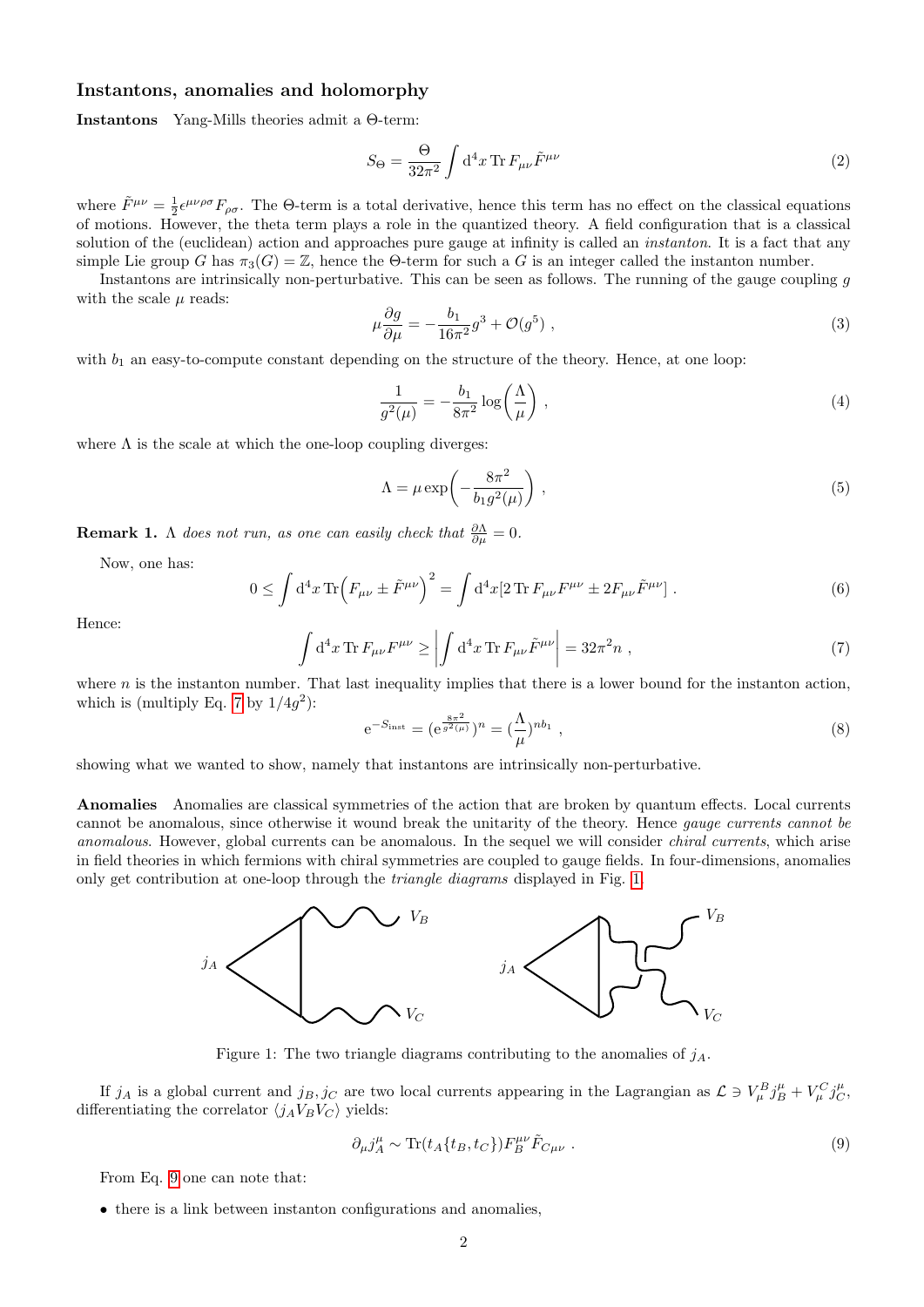• only massless chiral fermions can contribute to the anomaly (otherwise the representation is real or pseudo-real, and  $t_A = -(t_A)^T$ , which implies  $\text{Tr}(t_A\{t_B, t_C\}) = -\text{Tr}(t_A\{t_B, t_C\}) = 0$ .

Now, consider a gauge theory with gauge group G (the generators of  $Lie(G) = \mathfrak{g}$  are denoted  $t_A$ ) and global symmetry group  $\tilde{G}$  (the generators of Lie( $\tilde{G}$ ) =  $\tilde{\mathfrak{g}}$  are denoted  $\tilde{t}_A$ ). Suppose that there is a set of Weyl fermions label by *i*, such that the *i*-th one is in the representation  $(r_i, \tilde{r}_i)$  of  $G \times \tilde{G}$ . Then the ABJ (standing for Adler-Bell-Jackiw) anomaly computation yields

$$
\partial_{\mu} j_A^{\mu} \sim \sum_i \text{Tr}_{\tilde{r}_i} \tilde{t}_A \text{Tr}_{r_i}(t_b t_c) F_B^{\mu \nu} \tilde{F}_{C \mu \nu}
$$
\n(10)

For any simple algebra  $\tilde{\mathfrak{g}}$ , it is a fact that  $\text{Tr}_{\tilde{r}_i}(\tilde{t}_A) = 0$ . Hence only  $U(1) \subset \tilde{G}$  can be anomalous. Then,  $\text{Tr}_{r_i}(t_B t_C) =$  $C(r_i)\delta_{BC}$ , where C is the quadratic Casimir of the representation  $r_i$ . In the end, for an abelian group one gets

<span id="page-2-0"></span>
$$
\partial_{\mu}j_{A}^{\mu} = \frac{A}{16\pi^{2}}F_{B}^{\mu\nu}\tilde{F}_{B\mu\nu} \ , \tag{11}
$$

where  $A = \sum_i q_i C(r_i)$  is the anomaly coefficient, and where the  $q_i$  is the  $U(1)$  charge of the *i*-th Weyl fermion.

Integrating Eq. [11](#page-2-0) in space-time, one gets that the amount of charge violation due to the anomaly is  $\Delta Q = 2An$ , where  $n$  is the instanton number of the configuration.

Remark 2. Anomalies in gauge theories are related to very deep pieces of mathematics, for which we refer to [\[Bil08\]](#page-11-0) and [\[Har05\]](#page-11-1), and also the Scholarpedia entry [\[Jac08\]](#page-11-2).

As an example (eyeing at what follows), consider the global symmetry group of  $SQCD$  with gauge group  $SU(N)$ and  $F$  flavors. The charges of the elementary fields are given in Fig. [2.](#page-2-1)

|             | $\mathrm{SU}(F)_L$ | $SU(F)_R \mid U(1)_B$ | $ U(1)_{A}$ | $T^{\intercal}(1)_{R_0}$ |
|-------------|--------------------|-----------------------|-------------|--------------------------|
|             |                    |                       |             |                          |
| $\tilde{z}$ |                    |                       |             |                          |
|             |                    |                       |             |                          |

<span id="page-2-1"></span>Figure 2: Charges of the fields in SQCD under the global symmetry group.

One easily computes  $A_A = F$  and  $A_{R_0} = N + (a-1)F$ , hence the axial and  $R_0$  symmetries are anomalous. However, one can define

$$
j_{\mu}^{R} = j_{\mu}^{R_0} + \frac{(1-a)F - N}{F} j_{\mu}^{A}
$$
\n(12)

which is not anomalous. Hence the quantum symmetries of SQCD are  $G_F = SU(F)_L \times SU(F)_R \times U(1)_B \times U(1)_R$ .

**Remark 3.** When  $F = 0$  (pure SYM), there is no axial current, hence the R symmetry is anomalous.

't Hooft anomaly matching condition In short, 't Hooft anomaly matching condition arises in the following picture. Consider a theory with global symmetry group G. Let  $A_{UV}$  be the anomaly coefficient of this G. Then gauge the group  $G$  (with gauge coupling  $g$ ), and add fermions to cancel the anomaly, i.e., so that they contribute  $A_s = -A_{UV}$ . Follow the renormalisation group flow to the IR, and simultaneously consider the limit  $g \to 0$ . In that limit the fermions decouple, however the theory is still anomaly free, hence  $A_{IR} = -A_s = A_{UV}$ .

Holomorphy is the coupling constants, and the requirement of smoothness of physics in various weak-coupling limits places constraints of the effective super-potential.

Non-renormalisation of the beta function Recall that the beta function of SQCD with gauge group  $SU(N)$ and  $F$  flavors is

$$
\beta = \mu \frac{\partial g}{\partial \mu} = -\frac{b_1}{16\pi^2} g^3 + \mathcal{O}(g^5) \tag{13}
$$

with  $b_1(SQCD) = 3N - F$ . Can holomorphy tell us something about higher-loop (and non-perturbative) corrections to this one-loop  $\beta$ ?

Consider SYM theory to make things simpler, the case of SQCD being completely similar. The lagrangian density reads:

$$
\mathcal{L} = \frac{1}{16\pi i} \int d^2\theta \tau \, \text{Tr} \, W^\alpha W_\alpha + h.c.
$$
\n(14)

where  $\tau = \frac{\Theta}{2\pi} + \frac{4\pi i}{g^2}$  is the *complexified gauge coupling*. The running given by the *beta* function is

$$
\frac{1}{g^2(\mu)} = -\frac{3N}{8\pi^2} \log\left(\frac{|\Lambda|}{\mu}\right) ,\qquad (15)
$$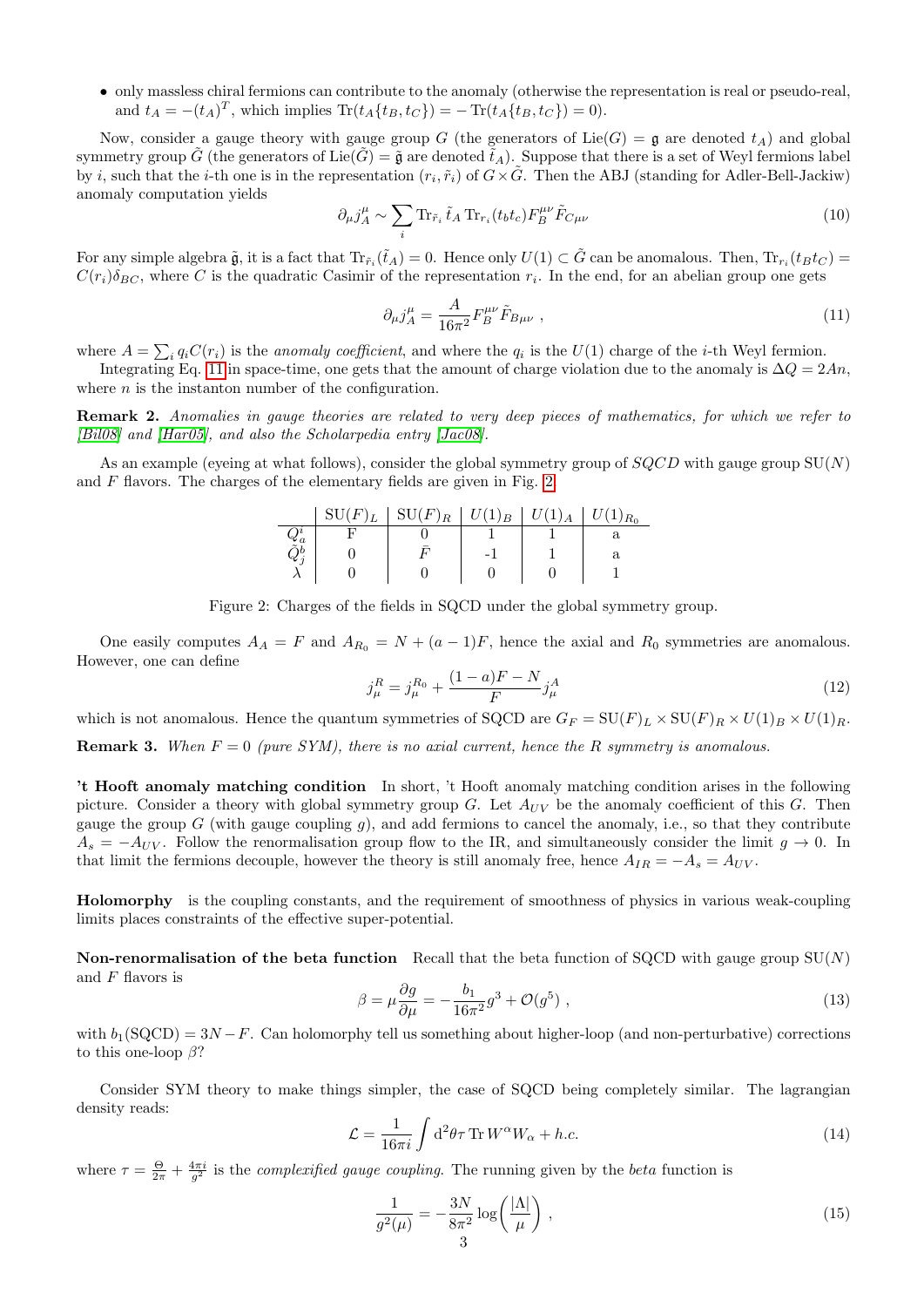hence  $|\Lambda| = \mu_0 \exp \left(-\frac{8\pi^2}{3Na^2} \right)$  $\frac{8\pi^2}{3Ng^2(\mu_0)}$ . One defines a *holomorphic scale* 

$$
\Lambda = |\Lambda|e^{i\frac{\Theta}{3N}} = \mu e^{\frac{2\pi i \tau}{3N}} \tag{16}
$$

Equivalently,  $\tau_{1-\text{loop}} = \frac{2N}{2\pi i} \log \frac{\Lambda}{\mu}$ . Now, note that physics is periodic under  $\Theta \to \Theta + 2\pi$ , hence  $\Lambda \to \exp\left(\frac{2\pi i}{3N}\right)\Lambda$  is a symmetry, and so is  $\tau \to \tau + 1$ . The most general  $\tau(\Lambda, \mu)$  that respects the latter equation is of the form

$$
\tau(\Lambda, \mu) = \frac{3N}{2\pi i} \log \left(\frac{\Lambda}{\mu}\right) + f(\Lambda, \mu) \tag{17}
$$

where f is a holomorphic function of  $\Lambda$ , such that it has a positive Taylor expansion is  $\Lambda$  is order to yield to classical result as  $\Lambda \to 0$ , and such that it is invariant under  $\Lambda \to \exp\left(\frac{2\pi i}{3N}\right)\Lambda$ . Hence:

$$
\tau(\Lambda, \mu) = \frac{3N}{2\pi i} \log(\Lambda \mu) + \sum_{n=1}^{\infty} a_n \left(\frac{\Lambda}{\mu}\right)^{3Nn} . \tag{18}
$$

Hence we proved that the beta function in SYM is actually one-loop exact. The reasoning above transposes directly to the SQCD case, with the replacement  $b_1 = 3N - F$  instead of  $b_1 = 3N$ .

Remark 4. In some cases, one can also show that non-perturbative corrections are absent. One should also pay attention to the difference between holomorphic normalisation and physical normalisation of fields. In turns out that the transformation from one set of fields to the other is singular, and explains the apparent discrepancy between the one-loop exact beta function presented above and the NSVZ beta function (Novikov-Shifman-Vainshtein-Zakharov), which reads

<span id="page-3-2"></span>
$$
\beta = -\frac{g^3}{16\pi^2} \frac{[3N - \sum_{i=1}^F (1 - \gamma_i)]}{1 - \frac{Ng^2}{8\pi^2}} \,. \tag{19}
$$

The  $\gamma_i = d \log Z_i(\mu) / d \log(\mu)$  are the anomalous dimensions of the matter fields. It is clear that the NSVZ beta functions gets contributions at all loops. See pages 188-191 of [\[Ber19\]](#page-11-3) for more details on that matter.

### Perturbative analysis of  $\mathcal{N} = 1$  SQCD

We know that  $\mathcal{N} = 1$  SQCD is a renormalizable supersymmetric gauge theory, with gauge group SU(N), F flavors  $(Q, \tilde{Q})$  and no superpotential. There are interaction terms, but they come from the D-terms only. These read

$$
D^{A} = (Q_{i}^{b})^{\dagger} (T^{A})^{c}_{b} Q_{c}^{i} - \tilde{Q}_{i}^{b} (T^{A})^{c}_{b} (\tilde{Q}_{c}^{i})^{\dagger}
$$
\n(20)

where  $A = 1, 2, ..., N^2 - 1$  label the generators of adjoint representation of  $SU(N)$ , where  $a, b, ...$  label gauge indices while  $i, j, \ldots$  label color indices.

Semi-classically, there are two different cases:

•  $F \lt N$  The quark matrices Q and  $\tilde{Q}$  can be put under the form

<span id="page-3-1"></span>
$$
Q = \begin{bmatrix} v_1 & & \\ & \ddots & \\ & & v_F \end{bmatrix} = \tilde{Q}^T . \tag{21}
$$

At a generic point of the (classical) moduli space, the gauge group  $SU(N)$  is broken to  $SU(N-F)$ . The gauge *invariant* mesonic operators  $M_j^i = Q_a^i \tilde{Q}_j^a$  parametrize the classical moduli space  $\mathcal{M}_{\text{cl}}$ . For  $F < N$ , the meson matrix has maximal rank, hence there is no classical constraint. The dimension of  $\mathcal{M}_{c}$  is

<span id="page-3-0"></span>
$$
\dim_{\mathbb{C}}(\mathcal{M}_{\text{cl}}) = 2FN - \{N^2 - 1 - [(N - F)^2 - 1]\} = F^2.
$$
\n(22)

•  $F \geq N$  The quark matrices Q and  $\tilde{Q}$  can be put under the form

$$
Q = \begin{bmatrix} v_1 & & & \\ & \ddots & & \\ & & v_F & \\ & & & (0) \end{bmatrix},
$$
 (23)

and

$$
\tilde{Q}^T = \begin{bmatrix} \tilde{v}_1 & & \\ & \ddots & \\ & & \tilde{v}_F \\ 0 & & & \end{bmatrix}, \qquad (24)
$$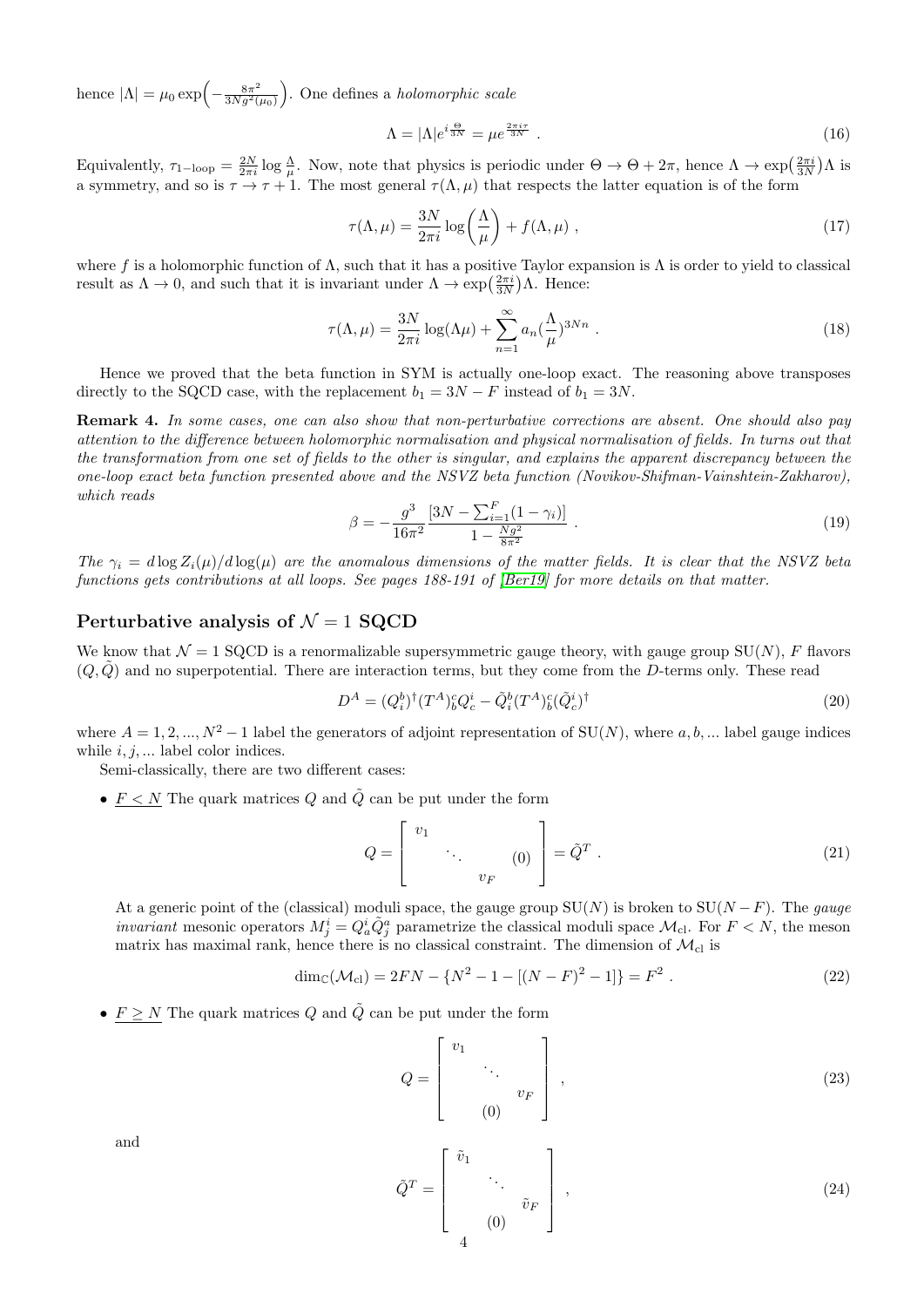on which the D-term equations impose  $|v_i|^2 - |\tilde{v}_i|^2 = a$ , with a a constant that does not depend on i. At a generic point of  $\mathcal{M}_{\text{cl}}$ , the gauge group is now fully broken, and:

$$
\dim_{\mathbb{C}}(\mathcal{M}_{\text{cl}}) = 2FN - (N^2 - 1) \ . \tag{25}
$$

The gauge invariant operators are now the mesonic ones  $M_j^i = Q_a^i \tilde{Q}_j^a$ , together with the baryons:

$$
B_{i_1...i_{F-N}} = \epsilon_{i_1...i_{F-N}j_1...j_N} \epsilon^{a_1...a_N} Q_{a_1}^{j_1}...Q_{a_N}^{j_N} \t{,} \t{(26)}
$$

and the anti-baryons:

$$
\tilde{B}^{i_1...i_{F-N}} = \epsilon^{i_1...i_{F-N}j_1...j_N} \epsilon_{a_1...a_N} \tilde{Q}_{j_1}^{a_1} ... \tilde{Q}_{j_N}^{a_N} .
$$
\n(27)

There is one classical constraint between these variables, coming from the very definition of  $M$ , which is:

$$
\det M - B\tilde{B} = 0\tag{28}
$$

### 1 Pure SYM: gaugino condensation

Recall first that pure SYM is the case where there is no anomaly-free R-symmetry:

$$
\partial_{\mu}j_{R}^{\mu} = 0 \to \partial_{\mu}j_{R}^{\mu} = 2N \frac{1}{32\pi^{2}} F_{\mu\nu}^{a} \tilde{F}_{a}^{\mu\nu} , \qquad (29)
$$

since  $A_{R_0} = \sum q_i C(r_i) = N$ , where these notations refer to what follows Fig. [2.](#page-2-1) The  $U(1)_R$  global symmetry group gets spontaneously broken to  $\mathbb{Z}_{2N}$ . Using holomorphicity arguments, one can easily get the structure of the effective superpotential  $W_{\text{eff}}$ , if any. First notice that the operator  $e^{2\pi i\tau/N}$  has R-charge 2, since the theta angle transforms as  $\Theta \to \Theta + 2N\alpha$  under R-symmetry transformations.

Because of confinement, and under the assumption of a mass gap, the effective Lagrangian should only depend on  $\tau$ , hence W<sub>eff</sub> should also depend only on  $\tau$ . Imposing  $\mathbb{Z}_{2N}$  R-symmetry, by dimensional analysis, the only possible term is

<span id="page-4-0"></span>
$$
W_{\text{eff}} = c\mu^3 e^{2\pi i \tau/N} = c\Lambda^3 \tag{30}
$$

where c is a constant to be determined (possibly 0). Recall the  $(UV)$  Lagrangian of SYM:

$$
\mathcal{L} = \frac{1}{32\pi} \operatorname{Im} \left[ \int d^2 \theta \tau \operatorname{Tr} W^{\alpha} W_{\alpha} \right] . \tag{31}
$$

The scalar component of  $W^{\alpha}W_{\alpha}$  is the gaugino bilinear  $\lambda^{\alpha}\lambda_{\alpha}$ . We think  $\tau$  as a (spurious) chiral superfield:  $\tau = \tau +$ √  $\overline{2}\theta\psi_{\tau}-\theta\theta F_{\tau}$ , and as such,  $-F_{\tau}$  acts as a source for  $\lambda^{\alpha}\lambda_{\alpha}$ . Then, writing  $Z=\int DV e^{i\int \mathcal{L}}$ .

$$
\langle \lambda \lambda \rangle = 16\pi i \frac{\partial}{\partial F_{\tau}} \log Z = 16\pi i \frac{\partial}{\partial \tau} W_{\text{eff}}(\tau) , \qquad (32)
$$

and using Eq. [30:](#page-4-0)

$$
\langle \lambda \lambda \rangle = a\Lambda^3 \tag{33}
$$

with  $a = \frac{-32\pi^2}{N}$  $\frac{32\pi^2}{N}c$ . Hence, if  $c \neq 0$ , gauginos condensate and since the R-charge of the gauginos bilinears is 1, the discrete  $\mathbb{Z}_{2N}$  R-symmetry group get further broken to  $\mathbb{Z}_2$  by the choice of a vacuum. There are N vacua since  $\Theta \to \Theta + 2\pi k$  is a symmetry of the theory, and acts as  $\langle \lambda \lambda \rangle \to e^{2i\alpha} \langle \lambda \lambda \rangle$ .

# 2 SQCD for  $0 < F < N$ : ADS superpotential

The perturbative analysis of this case (see Eq. [22\)](#page-3-0) yields a classical moduli space of complex dimension  $F^2$ n parametrized by mesons field VEVs. One question we would like to answer is: as one flows to the IR, is there a non-zero effective super-potential ? To answer that, we promote the complexified coupling and the dynamical scale to spurion fields. At low energy, an effective superpotential can only depend on the meson matrix  $M$ , and on the complexified gauge coupling, through  $\Lambda$ . The quantum numbers of these fields are:

$$
\begin{array}{c|c|c|c} & U(1)_B & U(1)_A & U(1)_R \\ \hline \det M & 0 & 2F & 2(F - N) \\ \Lambda^{3N-F} & 0 & 2F & 0 \end{array}
$$

(note that det M is the only invariant under  $SU(F)_L \times SU(F)_R$  one can make out of M) hence the only superpotential that can be generated has the form:

$$
W_{\text{eff}} = c_{N,F} \left(\frac{\Lambda^{3N-F}}{\det M}\right)^{\frac{1}{N-F}}
$$
\n(34)

Now one can wonder, what the properties of this superpotential are, what its physical origin is, and if one can compute the coefficient  $c_{N-F}$ , what its value is.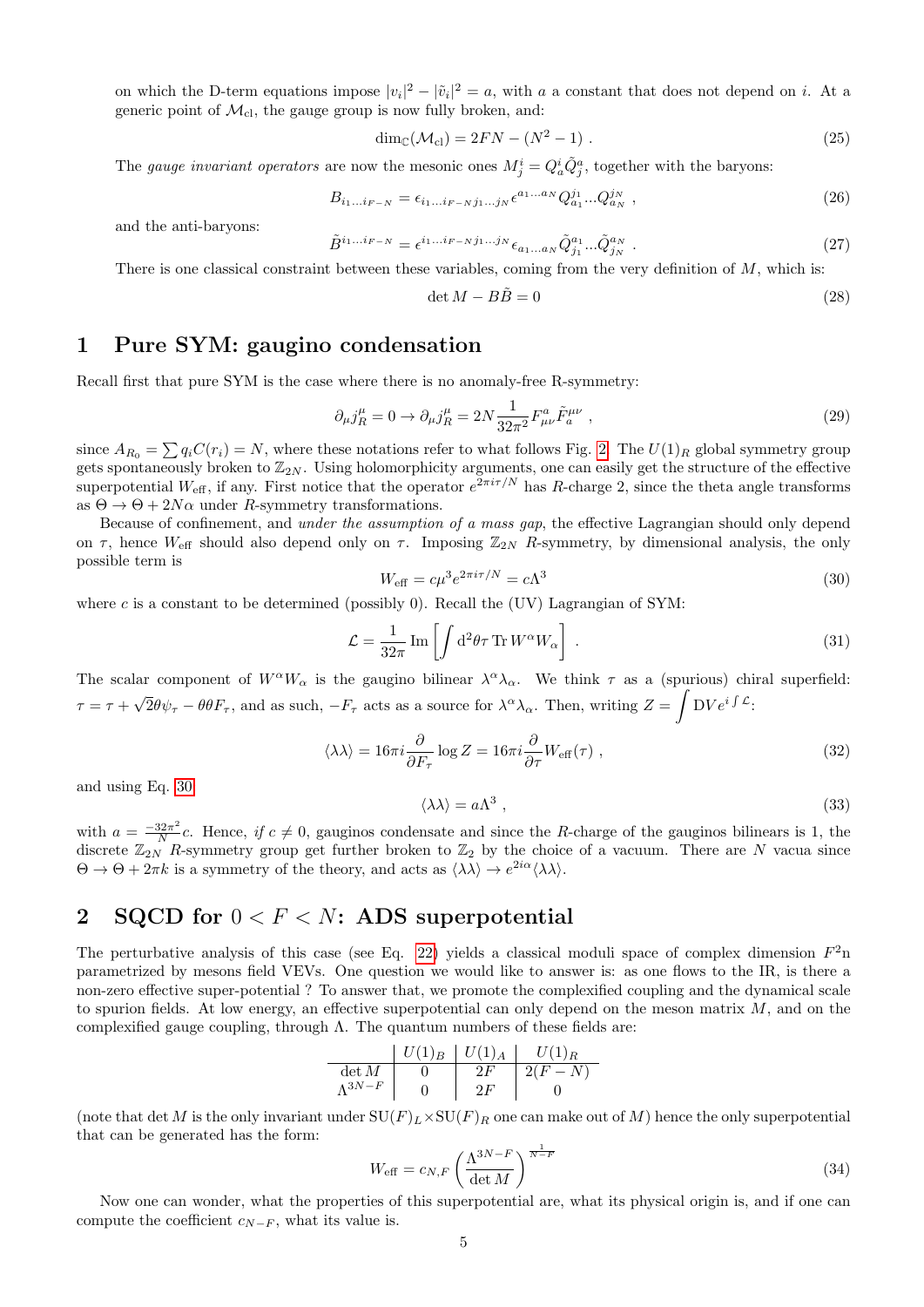### 2.1 Scale matching

At a generic point of the moduli space, the gauge group  $SU(N)$  is spontaneously broken to  $SU(N-F)$ , and the meson matrix takes the form given in Eq. [21.](#page-3-1) Suppose for simplicity that  $v_i = v$ , for all i, and some v. At energies above v, the gauge coupling running is that of SQCD with gauge group  $SU(N)$  and F flavors:

$$
\frac{4\pi}{g^2(\mu)} = \frac{3N - F}{2\pi} \log \frac{\Lambda}{\mu} \tag{35}
$$

On the other hand, for  $E < v$  the running is that of  $SU(N - F)$  SYM:

$$
\frac{4\pi}{g_L^2(\mu)} = \frac{3(N-F)}{2\pi} \log \frac{\Lambda_L}{\mu} \tag{36}
$$

where we have added a subscript  $L$  to the gauge coupling and the dynamically generated scale which a priori, are different. If SUSY is preserved, then:

<span id="page-5-0"></span>
$$
g(v) = g_L(v) . \tag{37}
$$

Eq. [37](#page-5-0) is known as the scale matching condition. From that one gets:

$$
\Lambda_L^{3(N-F)} = \frac{\Lambda^{3N-F}}{v^{2F}} = \frac{\Lambda^{3N-F}}{\det M} \,, \tag{38}
$$

hence that:

$$
\Lambda_L^3 = \left(\frac{\Lambda^{3N-F}}{\det M}\right)^{\frac{1}{N-F}}.\tag{39}
$$

From this we see that  $W_{\text{eff}} = c_{N,F} \Lambda_L^3$ , hence that  $c_{N,F} = c_{N-F,0}$ , and also that  $W_{\text{eff}}$  is generated by gaugino condensation of the left-over  $SU(N - F)$  gauge group.

Holomorphic decoupling can also tell us some information about these  $c_{N,F}$ . Consider SQCD with N colors and F flavors, and add a mass m to the F-th flavor. For  $E > m$ , the running is that of SQCD with N colors and F flavors, however, when  $E < m$ , the F-th flavor decouples and one is effectively left with SQCD with N colors and F – 1 flavors. The scale matching condition  $g(m) = g_L(m)$  gives  $\Lambda_{L,F-1}^{3N-F-1} = m \Lambda_F^{3N-F}$ , hence:

$$
W_{\text{eff}} = c_{N,F-1} \left( \frac{\Lambda_{L,F-1}^{3N-F+1}}{\det \tilde{M}} \right)^{\frac{1}{N-F+1}} = c_{N,F-1} \left( \frac{m \Lambda_F^{3N-F}}{\det \tilde{M}} \right)^{\frac{1}{N-F+1}}
$$
(40)

which is equivalent to:

$$
c_{N,F-1} = (N - F + 1) \left(\frac{c_{N,F}}{N - F}\right)^{\frac{N - F}{N - F + 1}}
$$
\n(41)

Eventually, using the fact that  $c_{N,F} = c_{N-F,0}$ , we obtain

$$
c_{N,F} = (N-F)c^{\frac{1}{N-F}},\tag{42}
$$

with c a constant to be determined (that could, for now, very well be zero). Consider the special case  $F = N - 1$ . for which  $c_{N,N-1} = c$ . The gauge group in this case is generically fully broken, hence there is no left-over strong IR dynamics, hence every term appearing in the effective action should be visible in a weak-coupling analysis. Moreover,  $W_{\text{eff}} = \Lambda^{2N+1}$ , which is the one-instanton contribution to the amplitude (in this case  $b_1 = 2N + 1$ ), suggesting that this effective superpotential is generated by instanton effects in this case. At weak coupling, an instanton calculation can be done and it shows that  $c = 1$ , hence that  $c_{N,F} = N - F$  for all N, and  $F \le N$ .

To sum up, we found that in the IR, an effective superpotential is generated by gaugino condensation of the unbroken subgroup  $SU(N - F)$ . It reads:

<span id="page-5-1"></span>
$$
W_{\rm ADS} = (N - F) \left(\frac{\Lambda^{3N - F}}{\det M}\right)^{\frac{1}{N - F}}, \qquad (43)
$$

and it is called the ADS effective superpotential (standing for Affleck-Dine-Seiberg). Note that the corresponding potential is runaway:

$$
V_{\rm ADS} = \sum_{i} \left| \frac{\partial W_{\rm ADS}}{\partial Q_i} \right|^2 + \left| \frac{\partial W_{\rm ADS}}{\partial \tilde{Q}_i} \right|^2 \tag{44}
$$

is minimized for  $Q, \tilde{Q} \to \infty$ .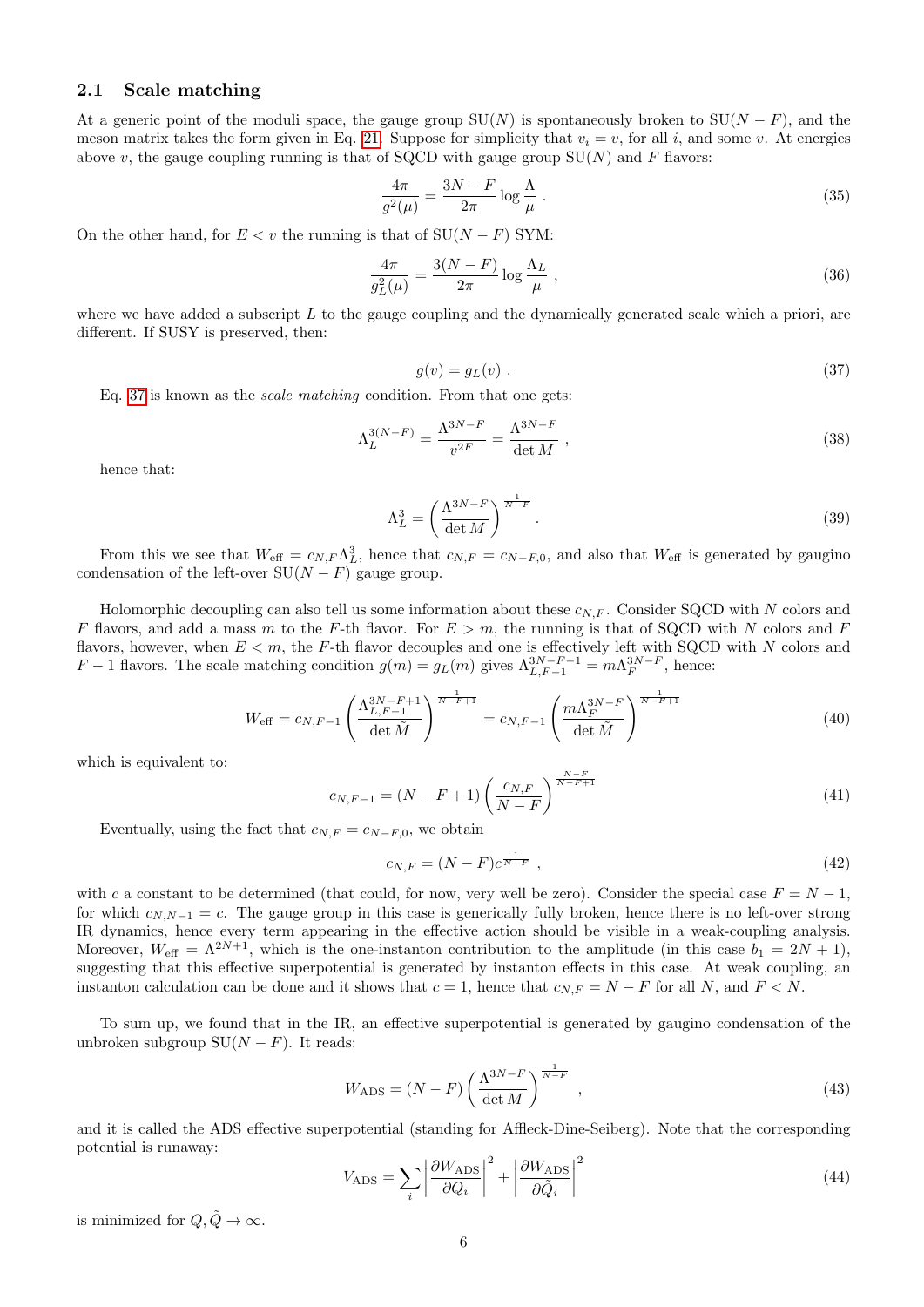### 2.2 The linearity principle

Sometimes the potential of  $SU(N)$  SYM theory is written as:

$$
W_{\rm{VY}} = NS(1 - \log \frac{S}{\Lambda^3}),\tag{45}
$$

where  $S = -\frac{1}{32\pi^2} \text{Tr}(W^{\alpha}W_{\alpha})$  is called the *glueball superfield*. The potential in Eq. is known as the Veneziano-Yankielowicz superpotential. One observes that integrating  $S$  out (since we are *supposing* that SYM theories have a mass gap) yields:

$$
\frac{\partial W_{\rm{VY}}}{\partial S} = N(1 - \log \frac{1}{\Lambda^3}) + NS(-\frac{1}{S}) = 0, \text{ hence } \langle S \rangle = \Lambda^3. \tag{46}
$$

Replacing S  $W_{VY}$  by  $\Lambda^3$  yields the effective SU(N) SYM superpotential  $W_{\text{eff}} = N\Lambda^3$ . Conversely, one can integrate S in in the latter to retrieve the Veneziano-Yankielowicz superpotential.

In the case of SQCD, the situation is pretty much similar: starting from the ADS potential given in Eq. [43](#page-5-1) one can integrate S in to yield the Taylor-Veneziano-Yankielowicz superpotential:

$$
W_{\text{TVY}} = (N - F)S \left[ 1 - \frac{1}{N - F} \log \left( \frac{S^{N - F} \det M}{\Lambda^{3N - F}} \right) \right] \tag{47}
$$

Conversely, starting from  $W_{\text{TVV}}$  and integrating S out yields  $W_{\text{ADS}}$ .

**The general case** Consider a general  $\mathcal{N} = 1$  gauge theory with a tree-level superpotential of the form

$$
W_{\rm UV} = \sum_{r} \lambda_r X_r(\Phi_i) \tag{48}
$$

where  $X_r$  are gauge-invariant operators constructed out of the chiral superfields  $\Phi_i$ , and where the  $\lambda_r$  are the corresponding couplings. One can expect the non-perturbative superpotential to depend holomorphically on  $\lambda_r$ ,  $X_r$  and  $\Lambda_s$  (the strong coupling scales). Actually, Intrilligator, Leigh and Seiberg have shown that  $W_{\rm NP}$  does not depend on the couplings  $\lambda_r$ , hence in general the effective superpotential

$$
W_{\text{eff}} = \sum_{r} \lambda_r X_r + W_{\text{NP}}(X_r, \Lambda_s) \tag{49}
$$

is linear in the couplings. Hence, at low enough energy where the superpotential terms dominate with respect to the kinetic terms, one can integrate out the  $X_r$  using their F-term equation, which reads  $\lambda_r = -\frac{\partial}{\partial X_r} W_{NP}$ . Each pair  $(\lambda_r, X_r)$  behaves as a pair of Legendre dual variables! Solving  $X_r$  in terms of the couplings and the dynamical scales yields an effective superpotential that only depend on the latter:

$$
W_{\text{eff}}(\lambda_r, \Lambda_s) = \left[ \sum_r \lambda_r X_r + W_{\text{NP}}(X_r, \Lambda_s) \right]_{X_r(\lambda_r, \Lambda_s)}.
$$
\n
$$
(50)
$$

However, since the Legendre transform is invertible, one can reverse the procedure and integrate the  $X_r$  in, as:

$$
\langle X_r \rangle = -\frac{\partial}{\partial \lambda_r} W_{eff}(\lambda_r, \Lambda_s) \tag{51}
$$

Note that these descriptions are equivalent only because we are not considering D-terms, hence this equivalence is more and more correct, the lower the energy.

Dual dynamical scales and glueballs One can rewrite the gauge kinetic term as a superpotential term:

$$
W_{\text{tree}} = \frac{\tau(\mu)}{16\pi i} \operatorname{Tr} W^{\alpha} W_{\alpha} = 3N \log \left(\frac{\Lambda}{\mu}\right) S , \qquad (52)
$$

hence one can think to  $\Lambda$  and S as Legendre dual variables. This point of view allows to go from the SYM superpotential to the VY one, and from the ADS superpotential to the TVY one.

# 3 SQCD for  $N = F$  and  $F = N + 1$

Upshot A properly defined effective superpotential cannot be generated, as there is no way of constructing an object respecting all the symmetries, with the correction mass dimension, vanishing in the classical limit and with R-charge 2, using the coupling and fields we have -  $M, B, \dot{B}$  and  $\Lambda$ . However, and even if the classical moduli space is not lifted by strong dynamical effects, it is deformed by the latter.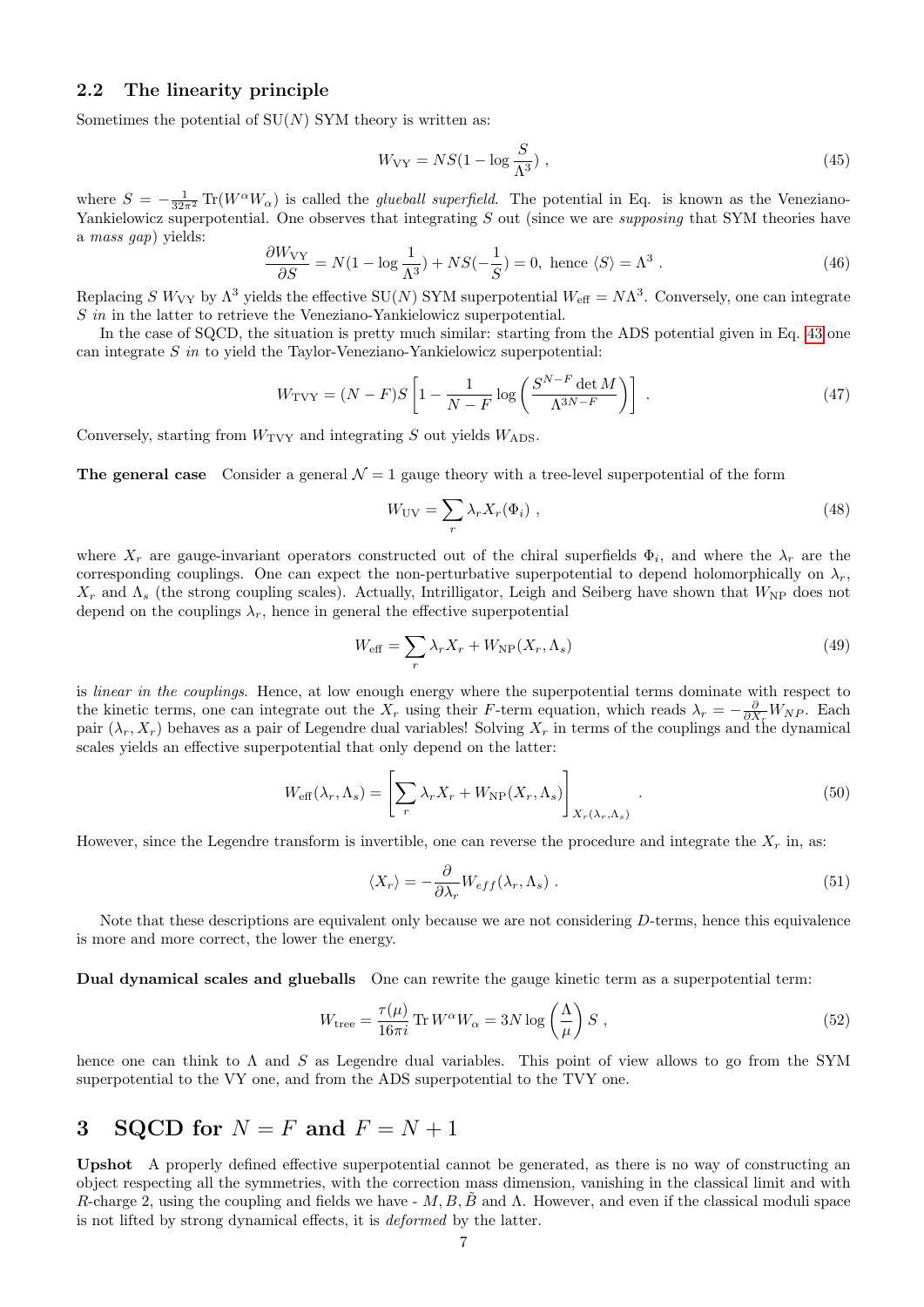### 3.1  $F = N$

All gauge invariant operators have R charge  $R = 0$ , hence one cannot construct an effective superpotential with R-charge 2. The gauge invariant operators are the mesons, and two baryons  $B = \epsilon^{a_1...a_N} Q_{a_1}^1...Q_{a_N}^N$  and  $\tilde{B} =$  $\epsilon_{a_1...a_N}\tilde{Q}_1^{a_1}...\tilde{Q}_N^{a_N}$ . The classical moduli space has complex dimension  $N^2+1$ , and is parametrized by the (singular) hypersurface in  $\mathbb{C}^{N^2+2}$  (parametrized by the entries of M, B and  $\tilde{B}$ ) corresponding to the equation det  $M-B\tilde{B}=0$ .

The quantum deformation At a quantum level, one could expect the classical constraint to be modified as

<span id="page-7-0"></span>
$$
\det M - B\tilde{B} = a\Lambda^{2N} . \tag{53}
$$

This deformation is allowed, in terms of symmetries, and as is had to be the case, in the classical limit one retrieves the classical constraint since then,  $\Lambda \to 0$ . The exponent 2N is the one-loop coefficient of the  $\beta$  function, hence it is tempting to think to this deformation as a one-instanton correction. Let's implement Eq. [53](#page-7-0) in the superpotential with a Lagrange multiplier:

<span id="page-7-1"></span>
$$
W = A(\det M - B\tilde{B} - a\Lambda^{2N}).
$$
\n(54)

Using holomorphic decoupling, i.e. adding a mass term to the  $F$ -th flavor, at low energy one gets SQCD with  $F = N - 1$ , and to get the ADS superpotential out of Eq. [54,](#page-7-1) one needs  $a = 1$ . Hence:

<span id="page-7-3"></span>
$$
\det M - B\tilde{B} = \Lambda^{2N} . \tag{55}
$$

**Remark 5.** The quantum moduli space  $\mathcal{M}_{qu}$  is smooth. The origin is excised of it, hence any allow vacuum breaks chiral symmetry.

At a generic point of  $\mathcal{M}_{\text{qu}}$ , where all the GIO get a VEV, all global symmetries are broken. However, there are submanifolds of enhanced global symmetry:

- The mesonic branch is defined by  $B = \tilde{B} = 0$ , and  $M_i^j = \Lambda^2 \delta_i^j$ . On it, the global UV symmetry group  $G = \mathrm{SU}(F)_L \times \mathrm{SU}(F)_R \times U(1)_B \times U(1)_R$  is broken to  $\mathrm{SU}(F)_D \times U(1)_B \times U(1)_R$  for a diagonal  $\mathrm{SU}(F)_D$ .
- The baryonic branch is defined by  $M = 0$ ,  $B = -\tilde{B} = \Lambda^N$ . There, G gets broken to  $SU(F)_L \times SU(F)_R \times U(1)_R$ .

The phases of these theories are summarized in the following Fig. [3.](#page-7-2)



<span id="page-7-2"></span>Figure 3: The phases of SQCD for  $F = N$ .

Consistency checks One can compute 't Hooft anomalies in the UV and in the IR, e.g. on the mesonic branch. The global symmetry is  $SU(F)_D \times U(1)_B \times U(1)_R$ , and the charges of the different fields read:

|                                | $\mathrm{SU}(F)_D$ | $U(1)_B$ | $U(1)_R$ |  |  |  |  |
|--------------------------------|--------------------|----------|----------|--|--|--|--|
|                                | F                  |          |          |  |  |  |  |
| $\psi_Q$<br>$\psi_{\tilde{Q}}$ | F                  |          |          |  |  |  |  |
|                                | 0                  | 0        |          |  |  |  |  |
| $\psi_M$                       | Adj                | 0        |          |  |  |  |  |
| $\psi_B$                       | 0                  | F        |          |  |  |  |  |
| $\lambda$                      | 0                  | F        |          |  |  |  |  |
|                                |                    |          |          |  |  |  |  |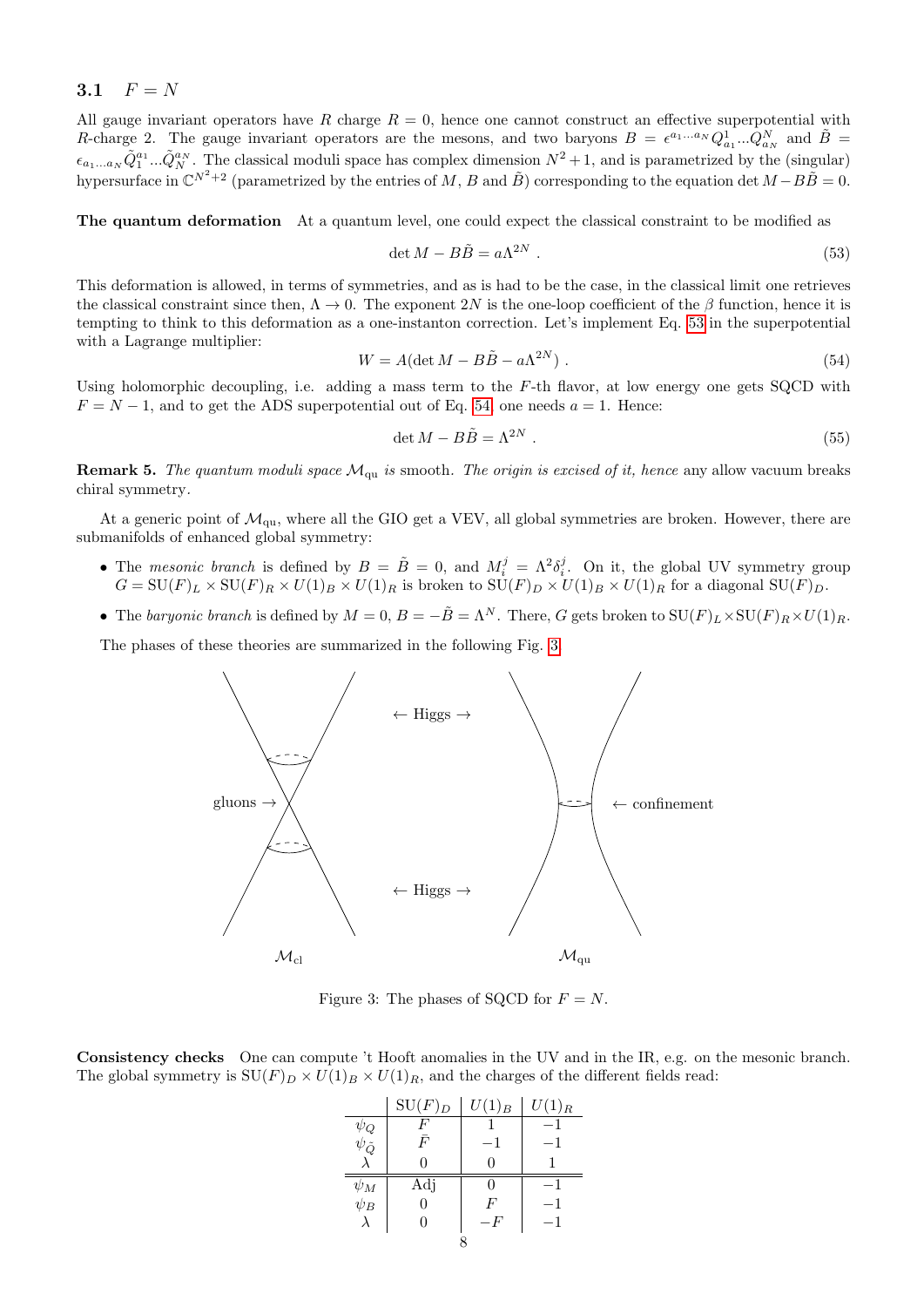where the upper-half (resp. lower-part) of this table concerns the UV (resp. IR) degrees of freedom. Note that we have used the quantum relation Eq. [55](#page-7-3) in order to eliminate the fermionic partner of  $Tr M$ . The anomaly calculation yields:

$$
\begin{array}{c|c|c} & & & \text{UV} & & \text{IR} \\ \hline \text{SU}(F)_D^2 \times U(1)_R & 2N(-1)/2 = -N & & F(-1) = -F \\ U(1)_B^2 \times U(1)_R & -2NF & -2F^2 \\ \hline U(1)_R^3 & -2NF + N^2 - 1 & -(F^2 - 1) - 1 - 1 = -F^2 - 1 \end{array}
$$

Since  $F = N$ , 't Hooft anomaly matching conditions hold. This constitutes a non-trivial check of the proposal. One can do the same on the mesonic branch, and find as well that 't Hooft AMC are satisfied.

### 3.2  $F = N + 1$

For  $F = N + 1$ , the classical moduli space is parametrised by mesons and baryons, however, now the baryons carry one flavor index:

$$
B_i = \epsilon_{ij_1...j_n} \epsilon^{a_1...a_N} Q_{a_1}^{j_1} ... Q_{a_n}^{j_n} \t{,} \t(56)
$$

and similarly for  $\tilde{B}^i$ . The classical moduli space is actually quantum exact, as one can prove by holomorphic decoupling. Seiberg showed that the only effective superpotential respecting the symmetries, having correct Rcharge and correct dimension, necessarily is of the form

<span id="page-8-0"></span>
$$
W_{\text{eff}} = \frac{a}{\Lambda^{2N-1}} (\det M - B_i M_j^i \tilde{B}^j) , \qquad (57)
$$

where a is a constant that needs to be fixed. Note that since the rank of M is  $k < N$ , classically one has det  $M = 0$ , hence [57](#page-8-0) is to be thought of as a quantum equation (valid off-shell). By adding a mass term to the F-th flavor, one can see that  $a = 1$  in order to recover the results of the previous sections. This roughly goes as follows:

$$
W_{\text{eff}} = \frac{a}{\Lambda^{2N-1}} (\det M - B_i M_j^i \tilde{B}^j) - m M_{N+1}^{N+1}
$$
\n(58)

The *F*-flatness equations for  $M_i^{N+1}$ ,  $M_{N+1}^i$ ,  $B_i$  and  $\tilde{B}^i$  implies that

$$
M = \begin{pmatrix} \hat{M}_{ij} & 0\\ 0 & t \end{pmatrix}, B = \begin{pmatrix} 0_i\\ \hat{B} \end{pmatrix}, \tilde{B} = \begin{pmatrix} 0_i\\ \hat{B} \end{pmatrix},
$$
\n(59)

where  $t = M_{N+1,N+1}$ . Then, the F-flatness equation for t implies

$$
\frac{a}{\Lambda^{2N-1}}(\det \hat{M} - \hat{B}\hat{\tilde{B}}) - m = 0 \Rightarrow \det \hat{M} - \hat{B}\hat{\tilde{B}} = \frac{1}{a}\Lambda_L^{2N} ,
$$
\n(60)

hence  $a = 1$ . By differentiating Eq. [57,](#page-8-0) one gets the equations parametrizing the moduli space:

$$
\begin{cases}\nM \cdot \tilde{B} = B \cdot M = 0 \\
\det M \cdot (M^{-1})_i^j - B_i \tilde{B}^j = 0\n\end{cases} (61)
$$

Note that  $\det M \cdot (M^{-1})_i^j$  is the *i*-th *j*-th minor of the matrix M, that is,  $(-1)^{i+j}$  times the determinant of the matrix obtained from  $M$  by removing the *i*-th row and the *j*-th column.

**Remark 6.** This technique does not apply to  $F \ge N + 2$ . It is not possible to built an effective superpotential with R-charge equals to 2, correct dimensions, and symmetries.

#### Vacuum structure of SQCD with  $F = N + 1$

- Conversely to the case  $F = N$ , here the point  $M = B = \tilde{B} = 0$  belongs to  $\mathcal{M}_{qu}$ . At this point there is (confinement) charge screening without chiral symmetry breaking. Theories with such a property are said to be s-confining.
- As for  $F = N$  SQCD, this theory exhibits *complementarity*: one can move smoothly from a confining phase (near 0) to a Higgs phase without any order parameter differentiating the two.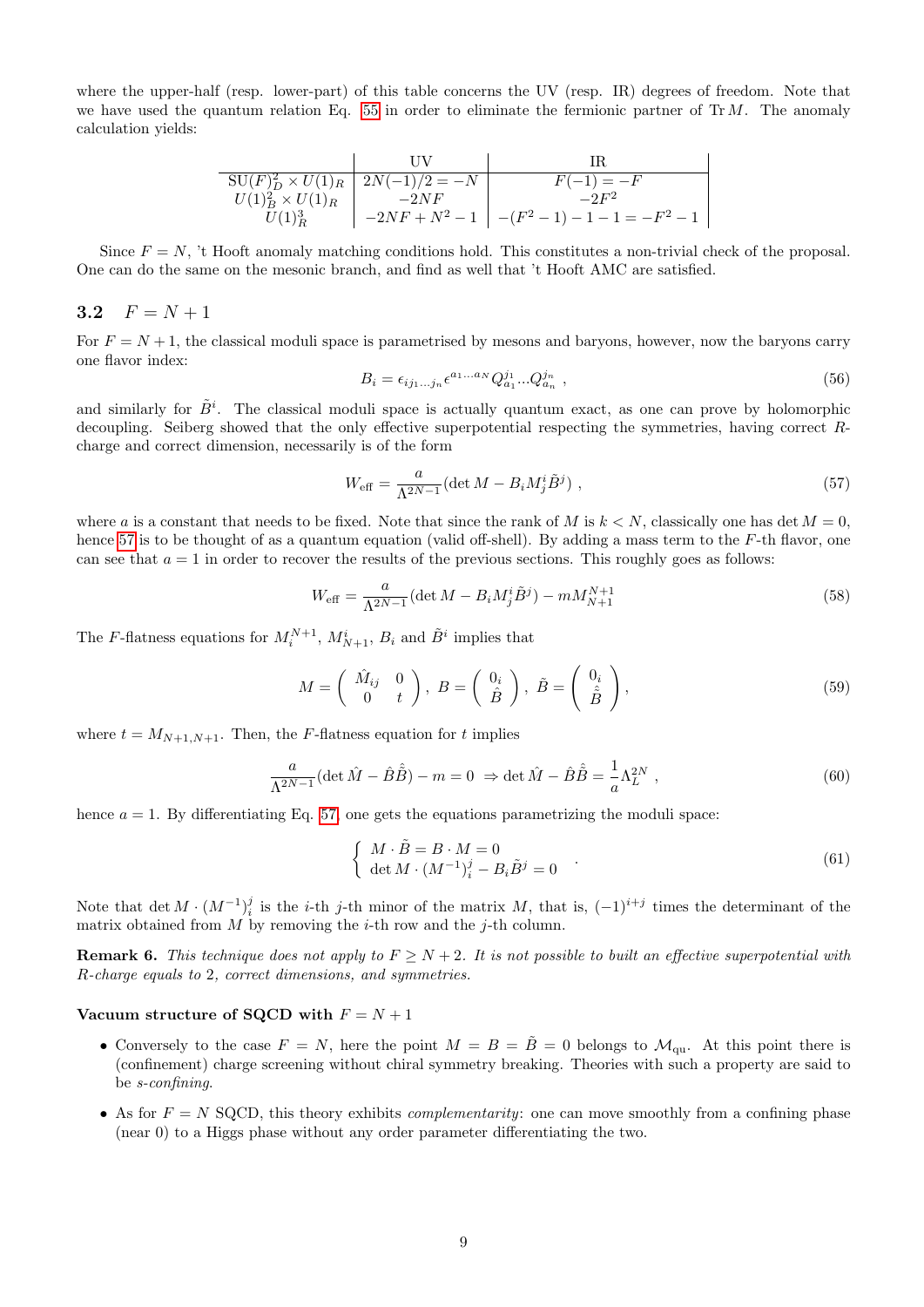# 4 Conformal window

Seiberg did the following proposal, that SQCD with  $\frac{3}{2}N < F < 3N$  flows to an interacting IR fixed point (hence does not confine). Recall from Eq. [19](#page-3-2) that the NSVZ beta function of  $\mathcal{N} = 1$  SQCD with N colors and F flavors is:

$$
\beta_{\text{SQCD}}^{N,F} = \frac{-g^3}{16\pi^2} \cdot \frac{3N - F[1 - \gamma(g^2)]}{1 - Ng^2/8\pi^2} \,. \tag{62}
$$

It is the beta function of the physical gauge couplings, and:

$$
\gamma(g^2) = -\frac{g^2}{8\pi^2} \frac{N^2 - 1}{N} + \mathcal{O}(g^4)
$$
\n(63)

is the anomalous dimension of matter fields. Hence:

$$
\beta_{\text{SQCD}}^{N,F} = \frac{-g^3}{16\pi^2} [3N - F + (3N^2 - 2NF + \frac{F}{N})\frac{g^2}{8\pi^2} + \mathcal{O}(g^4)] \tag{64}
$$

Assume now that F is slightly smaller than 3N, i.e.  $\epsilon = 3 - \frac{F}{N} \ll 1$ . Then one can write:

$$
\beta_{\text{SQCD}}^{N,F} = \frac{-g^3}{16\pi^2} [\epsilon N - (3(N^2 - 1) + \mathcal{O}(\epsilon)) \frac{g^2}{8\pi^2} + \mathcal{O}(g^4)] \tag{65}
$$

and this function has a zero at

$$
g_*^2 = \frac{8\pi^2 N}{3(N^2 - 1)\epsilon} \,,\tag{66}
$$

up to  $\epsilon^2$ . It is called the Banks-Zaks fixed point. Seiberg argued that such a fixed point exists for

<span id="page-9-0"></span>
$$
\frac{3}{2}N < F < 3N \tag{67}
$$

This interval is called the conformal window of SQCD with  $N$  colors and  $F$  flavors.

Lower bound of the conformal window. In a SCFT, the scaling dimension of an operator satisfies

$$
\Delta \ge \frac{3}{2}|R|\tag{68}
$$

and the equality holds for chiral and anti-chiral operators. For the meson matrix this implies

$$
\Delta(M) = \frac{3}{2}R(M) = \frac{3}{2}R(Q\tilde{Q}) = 3\frac{F - N}{F} = 2 + \gamma_*,\tag{69}
$$

since the anomalous dimension of the meson matrix at the fixed point is  $\gamma_* = 1 - \frac{3N}{F}$ . Besides, it has to be that  $\Delta \geq 1$  (otherwise there is a negative norm state in the theory), hence  $F = \frac{3N}{2}$  is a lower bound (there,  $\Delta = 1$ ).

Upper bound of the conformal window. The condition  $F \geq 3N$  is obviously an upper bound for the conformal window, since SQCD is in an IR free phase above that, with potential between probe charge  $V \sim \frac{g^2}{r}$  $\frac{g^2}{r}$ , and  $g^2 \sim \frac{1}{\log(r\Lambda)}$ .

### 5 Seiberg duality

#### 5.1 The idea

Seiberg proposal is that the IR physics of SQCD for  $F > N + 1$  has an equivalent description in terms of another supersymmetric gauge theory, known as the *magnetic dual theory*.

Consider SQCD with N colors, and  $F > N$ . The gauge invariant operators in this theory are the mesons  $M_i^j$ , together with the baryons  $B_{i_1i_2...i_{F-N}}$  and the anti-baryons  $\tilde{B}^{i_1i_2...i_{F-N}}$ . Baryons and anti-baryons indeed have  $F - N$  free indices in that case, hence one might like to view the baryons as bound states of  $\tilde{N}$  components (some new quark fields q and  $\tilde{q}$  of some SYM with gauge group  $SU(\tilde{N}) = SU(F - N)$ , for which q and  $\tilde{q}$  transform in the  $\tilde{N}$  and  $\overline{\tilde{N}}$  representations, respectively. Originally the baryon field is defined as

$$
B_{i_1 i_2 \dots i_{\tilde{N}}} = \epsilon_{i_1 \dots i_{\tilde{N}} j_1 \dots j_N} \epsilon^{a_1 \dots a_N} Q_{a_1}^{j_1} \dots Q_{a_N}^{j_N} , \qquad (70)
$$

and one wants to write it as:

$$
B_{i_1 i_2 \dots i_{\tilde{N}}} = \epsilon_{a_1 \dots a_{\tilde{N}}} q_{i_1}^{a_1} \dots q_{i_{\tilde{N}}}^{a_{\tilde{N}}}, \qquad (71)
$$

and similarly for the anti-baryons  $\tilde{B}^{i_1i_2...i_{F-N}}$ . This naive physical wish can be given a rigorous sense, and the correspondence states that SQCD with gauge group  $SU(N)$  and F flavors is dual to a theory called  $mSQCD$  which is basically SQCD with gauge group  $SU(F - N)$  and F flavors, together with an additional chiral field  $\Phi$  which is gauge-neutral but transforms in the  $(\Box_{F_L}, \bar{\Box}_{F_R})$ , and a superpotential term  $W = q_i \Phi_j^i \tilde{q}^j$ . The meaning of duality here is that these two theories have the same IR physics.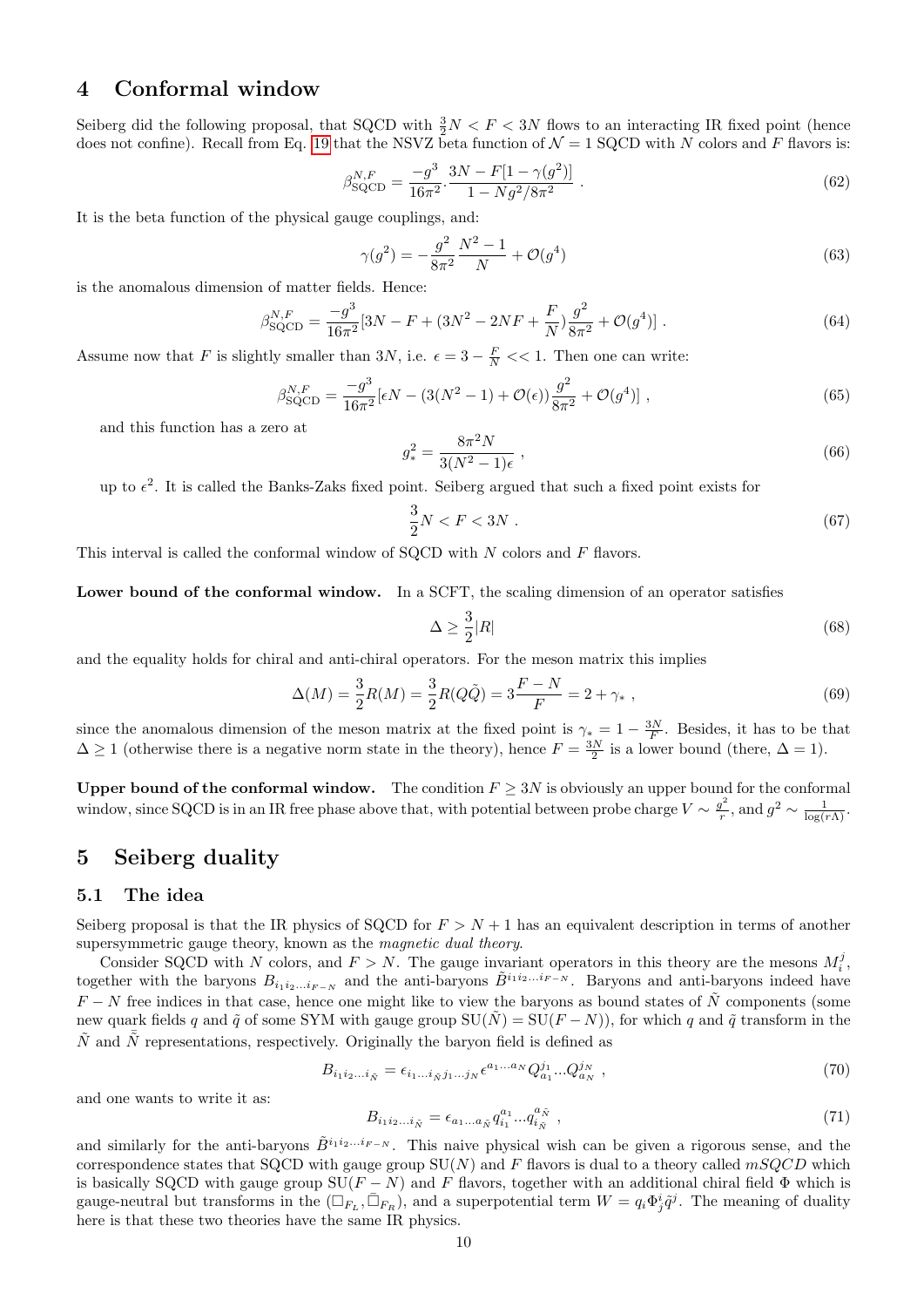The conformal window. Let's first focus on the superconformal window (see Eq. [67\)](#page-9-0). Since we assumed that  $W = 0$ , the field  $\Phi$  is completely decoupled, and mSQCD is simply SQCD with gauge group SU(F – N) and F flavors. Note the cool fact that the duality preserves the conformal windows: the conformal window of the original theory is mapped to the conformal window of the second.



Hence mSQCD without superpotential W flows to an IR fixed point for  $\frac{3N}{2} < F < 3N$ . At such a fixed point,  $\Delta(W) = \Delta(\Phi) + \Delta(q) + \Delta(\tilde{q}) = 1 + \frac{3N}{2F} + \frac{3N}{2F} < F$ , hence W is a relevant operator. The claim is that this perturbation drives the theory to a new fixed point which turns out to be the same fixed point than the one of SQCD.

Below the window. The one loop coefficient of the beta function of  $mSQCD$  is  $b_1 = 2F - 3N$ , hence for  $2F = 3N$ , the beta function vanishes and for lower F, it changes sign, and mSQCD becomes IR free. Hence for  $N+1 < F \leq \frac{3N}{2}$ , the dynamics of SQCD is best described by a theory of freely interacting combinations of mesons and baryon fields. This is called the free magnetic phase of SQCD. Since mSQCD is IR-free, in terms of magnetic dual variables the Kähler potential is canonical (up to  $\frac{1}{\Lambda^2}$ -corrections), hence we know the full effective IR Lagrangian for  $N + 1 < F \leq \frac{3N}{2}$ , at low enough energies!

Above the window. For  $F \geq 3N$ , the magnetic theory does not reach an IR interacting fixed point anymore. There, SQCD becomes IR free, and the dual mSQCD becomes asymptotically free.

#### 5.2 Consistency checks

Global symmetries and IR degrees of freedom. At the IR fixed point, we expect the following correspondence between fields in SQCD and fields in mSQCD:

$$
\begin{cases}\nM \leftrightarrow \Phi : \Phi_j^i = \frac{1}{\mu} M_j^i \\
B \leftrightarrow b = b^{j_1...j_N} = \epsilon^{i_1...i_{F-N}j_1...j_N} B_{i_1...i_{F-N}} \\
\tilde{B} \leftrightarrow \tilde{b}\n\end{cases} (72)
$$

The scale  $\mu$  is needed in order to match the scaling dimensions of the IR degrees of freedom. In SQCD, mesons are composite, and  $\Delta(M) = 2$  in the UV (where SQCD is free). In mSQCD,  $\Phi$  is elementary, and  $\Delta(M) = 1$  in the UV. Under the RG flow, both M and  $\Phi$  acquire anomalous dimensions, and should flow to the same operator in the IR, hence the need for the scale  $\mu$ .

From the table in Fig. [4,](#page-11-4) one sees that the superpotential term has R-charge  $R(W) = 2$ , as expected. Moreover, one sees that SQCD and mSQCD have the same IR degrees of freedom: there is a one-to-one correspondence between gauge invariant operators, where the meson matrix of SQCD is mapped to Φ, and the baryons are mapped to the dual magnetic quarks. However, there does not seem to be any GIO is the SQCD theory, that is mapped to the meson matrix  $U_i^j = q_i \tilde{q}^j$  of mSQCD. This is the very reason why one needs the superpotential W, since the F-term corresponding to  $\Phi$  reads  $F_{\Phi} = q\tilde{q} = U = 0$ . Hence U vanishes identically on the moduli space.